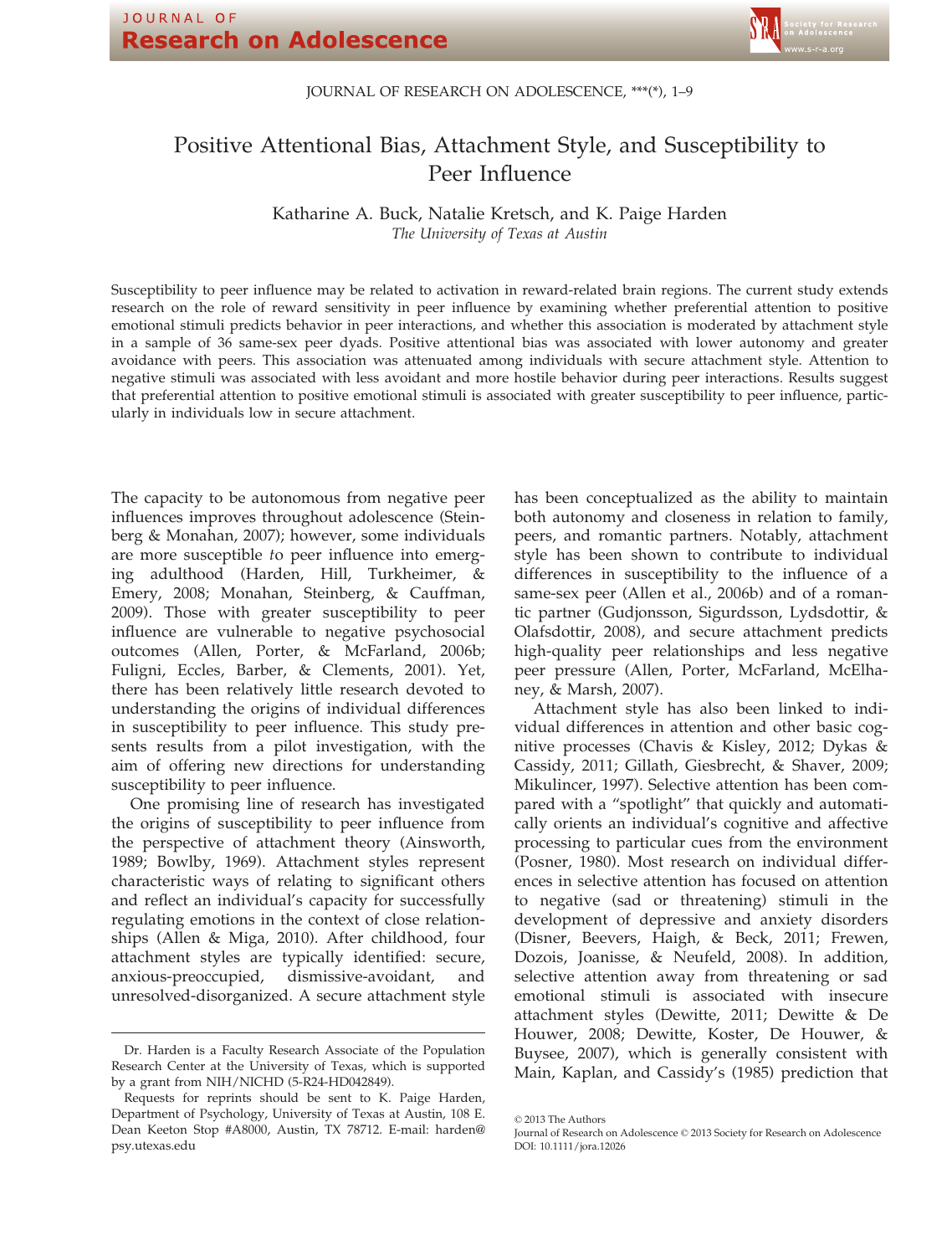individuals' "internal working models" of attachment relationships would influence "the direction and organization of attention" (p. 77).

In comparison with research on negative attention biases, fewer studies have examined individual differences in selective attention to positive emotional stimuli. It has been argued, however, that "an adaptive and fundamental function of attentional systems entails the orientation of cognitive resources toward the processing of emotional stimuli of greater potential reward or reinforcement value" (Frewen et al., 2008). Previous research is consistent with the hypothesis that, just as "punishment-sensitive" individuals show attentional bias toward negative emotional stimuli, "reward-sensitive" individuals pay greater attention to positive emotional cues (Derryberry & Reed, 1994). Specifically, greater positive attentional bias is associated with higher extraversion (Derryberry & Reed, 1994), higher optimism (Segerstrom, 2001), more positive mood (Mauer & Borkenau, 2007; Tamir & Robinson, 2007), greater "enhancement" motivations to drink alcohol (e.g., drinking to increase positive affect; Colder & O'Connor, 2002), and lower anxiety (Frewen et al., 2008). In addition, experimental studies have suggested that positive affect and positive attentional bias have a reciprocal and causal relation. Positive mood inductions result in greater selective attention to positive emotional stimuli (Tamir & Robinson, 2007), whereas participants who receive attentional training that increases attention to positive emotional stimuli report greater positive affect (Grafton, Ang, & Macleod, 2012).

Unlike research on attachment and peer influence, no previous research has specifically examined the relation between attention to emotional cues and peer influence. However, recent research in neuroscience has suggested that brain regions involved in reward sensitivity may play a role in susceptibility to peer influence. Chein, Albert, O'Brien, Uckert, and Steinberg (2011) reported that adolescents showed significantly greater activation in reward-related brain regions, including ventral striatum, when completing an experimental risktaking task in the presence of their peers compared with when they were alone. Moreover, the magnitude of the "neural peer effect" was positively associated with adolescents' self-reports of susceptibility to peer influence (Steinberg & Monahan, 2007), suggesting that heightened reward processing is associated with greater susceptibility to peer influence. Consequently, our first hypothesis was

that individuals who selectively attended to positive emotional cues would show greater susceptibility to peer influence.

In addition, although attachment has been linked with both peer influence and individual differences in attention, no previous study has examined how attachment processes interact with reward processing. Given that attachment styles may reflect an individual's ability to regulate emotion in the context of social interactions (Allen & Miga, 2010), individuals with secure attachment may show attenuated relations between attentional bias and susceptibility to peer influence. Thus, our second hypothesis was that attachment style would moderate the relation between selective attention and susceptibility to peer influence.

Finally, one complicating issue in the study of peer influence is the lack of theoretical or empirical consensus regarding how to best measure individual differences in susceptibility to peer influence. The majority of research on peer influence has focused on risk-taking behavior and has operationalized peer influence as the association between peer risktaking (or perceptions of peer risk-taking) and individual behavior (e.g., Borsari & Carey, 2001; Harden et al., 2008). This focus is motivated by the wellestablished role of peers in adolescent externalizing problems, such as delinquency and substance use (Brechwald & Prinstein, 2011). Yet, peers may influence each other to engage in behaviors that are not inherently risky or rewarding. Alternatively, the self-report measure of resistance to peer influence developed by Steinberg and Monahan (2007) frames questions about peer influence without referring specifically to risk-taking behaviors; however, it suffers from the usual limitations of self-report instruments, including social desirability biases. Our approach to measuring susceptibility to peer influence is to use a laboratory-based peer influence task, in which peer dyads interact to solve a hypothetical dilemma (Allen et al., 2006a,b). This approach retains the advantages of observing an individual's behavior during a structured social interaction, a strategy that has been successfully used in studies of deviancy training in adolescence (e.g., Dishion & Owen, 2002). At the same time, this approach avoids conflating susceptibility to peer influence with willingness to engage in risk behavior.

# GOALS OF THE CURRENT STUDY

The first goal of the current project was to test the association between selective attention to emotional stimuli and susceptibility to peer influence,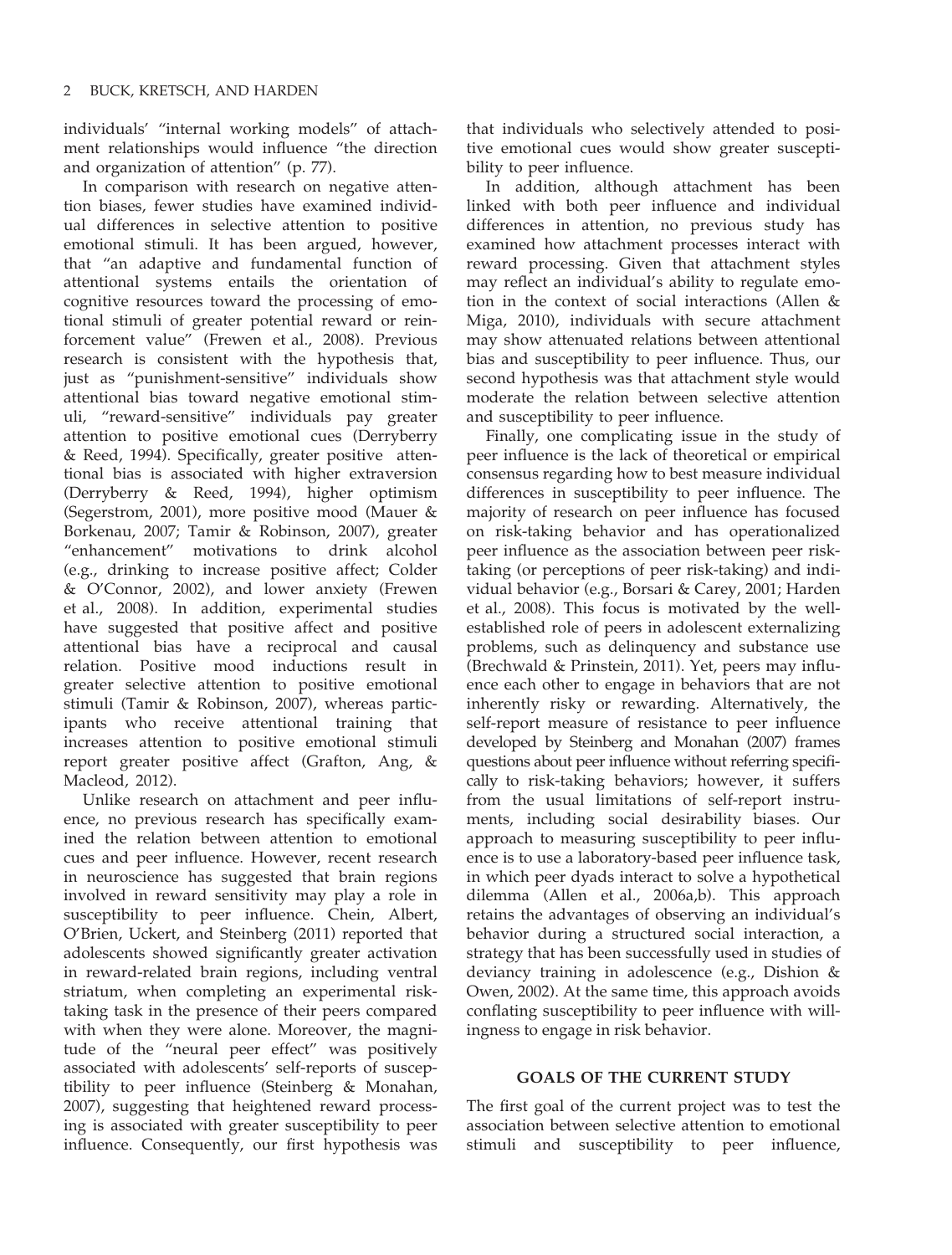measured using observational ratings of a dyadic peer interaction. We hypothesized that individuals with greater attentional bias to positive stimuli would show greater susceptibility to peer influence. Second, consistent with the previous literature on this topic, we sought to test the association between attachment style and susceptibility to peer influence. We hypothesized that individuals with a secure attachment style would show reduced susceptibility to peer influence. Finally, we sought to contribute to an integration of the literatures on attachment and attention by examining whether attachment style moderates the relation between attentional bias and susceptibility to peer influence.

## METHOD

## Participants

Thirty-six same-sex peer dyads (72 individuals total; *M* age = 18.7 years [range = 18–23, *SD* = 1.1 years]; 88% female; 43% non-Hispanic White, 25% Hispanic or Latino, 11% African American, 19% Asian American; 84% born in the United States) were recruited from the introductory psychology participant pool at a large southwestern public university. Participants were instructed to bring a "good friend" with them to the laboratory; nominated friends had to be the same gender and within 2 years of each other's age.

## Measures and Procedures

After obtaining participant consent, each member of the friendship dyad completed, in separate rooms, a battery of self-report survey measures and computer-administered tasks. The order of the self-report survey and computer tasks was balanced across participants. Next, the friends were brought together for a videotaped interaction task that took approximately 8 min. Participants were told that their interaction would be videotaped, and videotapes were transcribed and coded by trained research assistants. Completion of the protocol took approximately 2 hr per participant.

Selective attention to emotional stimuli. Selective attention was measured using the Emotional Pictures Dot Probe Task (Loney, 2003). Participants were presented with one block of 16 practice trials followed by four blocks of 24 trials. Each trial consisted of two images appearing simultaneously (on the top and bottom halves of the screen) for 250 ms; then, a dot appeared on screen in the

spatial location of one of the images. None of the images were repeated across trials. Participants were instructed to press a response key as quickly as possible to indicate the location of the dot; quicker response times are expected when the location of the dot is congruent with the location of the stimulus to which they are attending. Images were either negative or distressing (e.g., crying baby), positive or rewarding (e.g., kittens), or neutral (e.g., books). Positive and negative images contained humans (e.g., baby smiling for positive, baby crying for negative), but the neutral images did not. There were three potential picture pairings: neutral –neutral, negative–neutral, and positive–neutral.

There were two measures of attention. First, attentional facilitation reflects selective orientation of attention toward emotional stimuli. Attentional facilitation was calculated (separately for negative and positive images) by subtracting the average latency to respond to probes replacing emotional stimuli in emotional–neutral pairs, from the average latency to respond to probes in neutral-neutral pairings (Kimonis, Frick, Munoz, & Aucoin, 2007). The mean facilitation score for negative stimuli (Fac-N) was  $-13.32$  ms  $(SD = 54.50)$ . The mean facilitation score for positive stimuli (Fac-P) was 0.59 ms  $(SD = 41.78)$ . Second, attentional bias reflects difficulty disengaging attention away from emotional stimuli in order to respond to a probe. Bias was calculated (separately for positive and negative images) by subtracting the average latency to respond to probes replacing emotional stimuli in emotional–neutral pairs from the average latency to respond to probes replacing neutral stimuli in emotional–neutral pairs. The mean positive bias score was 15.61 ms  $(SD = 58.54)$ ; the mean negative bias score was  $16.81$  ms  $(SD = 126.36)$ . Data for positive and negative attentional bias and facilitation were dropped for one individual, because the participant's scores on all four variables were outliers (>3 SDs above the mean).

Attachment style. Attachment was measured using self-report on an adapted version of the Adult Attachment Scales (AAS; Collins & Read, 1990), which taps participants' perceptions of the availability and dependability of others and their comfort with close relationships (e.g., "I find it relatively easy to get close to others."). Participants rated 21 items on a 5-point scale  $(1 = not at all char$ acteristic of me to  $5 = \text{very characteristic of }$ .

Peer influence. Participant's peer interactions were assessed using the MARS Revealed Conflict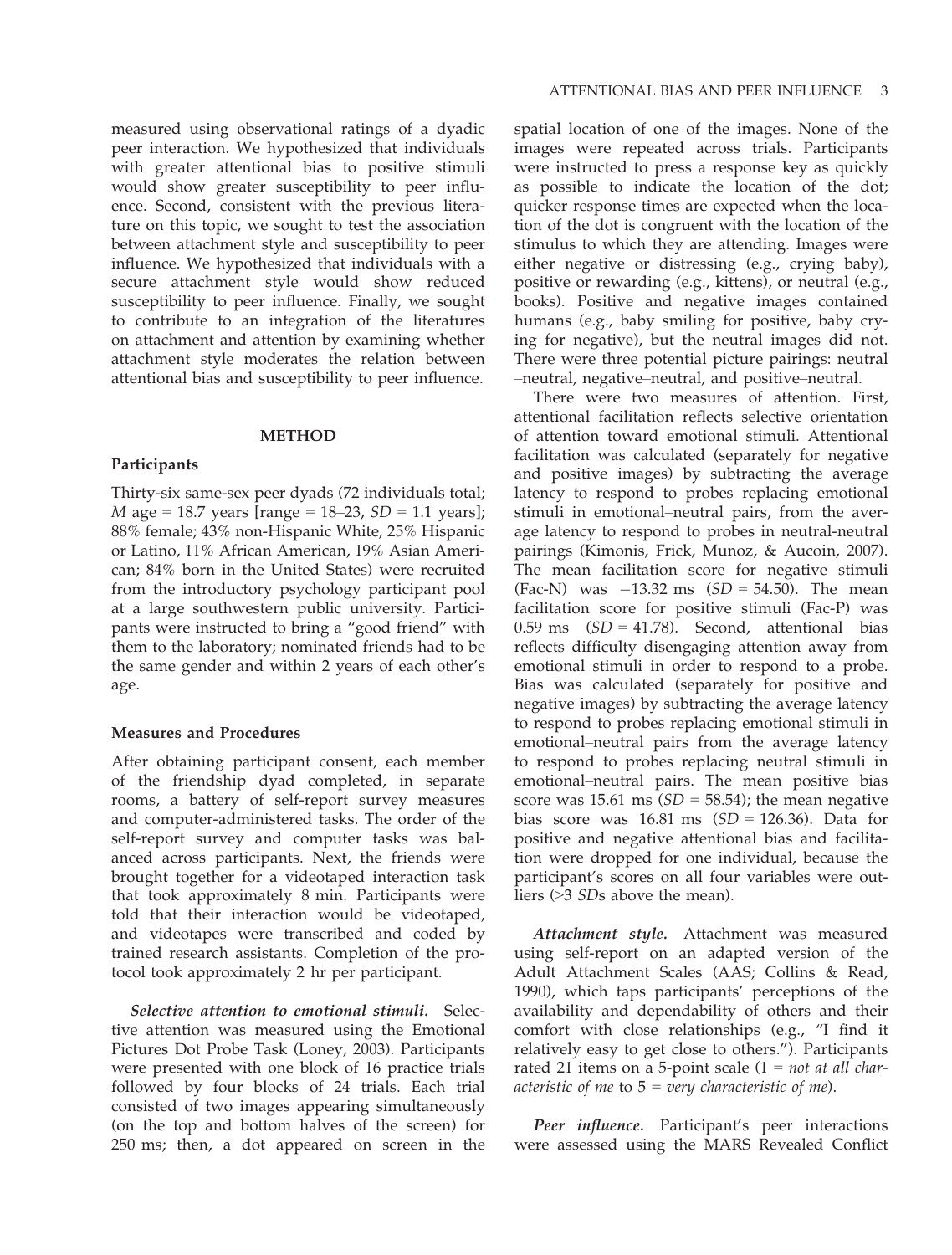Task (Allen, Porter, & McFarland, 2001). The MARS task has been used extensively in previous research, and behavior with peers on this task has been linked with parental relationships (McElhaney, Porter, Thompson, & Allen, 2008), popularity with peers (Allen et al., 2006a,b; McFarland & Little, 2004), externalizing behavior (Allen et al., 2006a,b), relational aggression in romantic relationships (Schad, Szwedo, Antonishak, Hare, & Allen, 2008), and depressive symptoms (Allen et al., 2006a; Chango, McElhaney, & Allen, 2009). This task measures peer influence in terms of observed behavior during a discussion of a hypothetical moral dilemma, which is thought to reflect a fundamental process by which adolescents develop behavioral norms (Allen et al., 2006a,b; Hill & Holmbeck, 1986). A primary strength of this paradigm is that it assesses peer influence in a "neutral" context, outside the realm of risk-taking behavior.

Participants were given a hypothetical scenario about 12 characters stranded on Mars and were given 5 min to choose separately which seven characters would return to Earth. Adolescents were then instructed to discuss their chosen characters for up to 8 min, in order to "decide together which seven people are going on the spaceship returning to Earth" (Allen et al., 2006a, b). Peer interactions were videotaped, transcribed, and coded for the following three dimensions: autonomy, avoidance, and hostility (Allen et al., 2001). Each dimension was coded on a 0–4 scale. Autonomy reflects participants' capacity to disagree with friends and provide reasons for their choices. Participants were rated as higher on autonomy if they consistently provided reasons within the context of disagreement (e.g., "I think we should take the doctor because he could help out if someone got sick"). Avoidance was coded based on the participant's reluctance or hesitation to disagree with the friend. Participants were rated as higher on avoidance when they repeatedly gave in or changed their position without providing reasons for doing so. An avoidant participant might comment, "I'll go along with this," while implicitly making clear that he or she is capitulating to prevent further disagreement. Finally, hostility measured the extent to which a participant undermined a warm, positive interaction by making devaluing statements intended to be rude, disdainful, or hurtful (e.g., "You're out of your mind. You must have bumped your head!"). All interactions were coded by at least two trained coders who discussed each rating until a consensus was

met. When coders disagreed on the rating, videotaped observations were used to reach consensus. All scores were rank-transformed prior to analyses, such that higher scores represent more of a particular behavior. In particular, we conceptualized high scores on avoidance and low scores on autonomy as reflecting high susceptibility to peer influence, whereas we conceptualized hostility as reflecting difficulty in maintaining a warm peer relationship.

Analytic plan. We present three sets of analyses. First, using a confirmatory factor analysis (CFA) approach in the software program Mplus (Muthén & Muthén, 1998–2010), we test the factor structure previously reported for the AAS and estimate factor scores to use as our measures of attachment style. Second, we present the zero-order correlations among the study variables, as estimates of the "raw" associations among attachment style, selective attention, and peer influence. Third, we test the significance of these associations using a series of linear mixed-effects models, which account for clustering of observations within dyads. Following convention, all analyses statistically controlled for gender. Because of small sample size, the linear mixed-effects models were restricted to attentional variables with significant zero-order correlations with observed peer interaction behavior. These analyses constitute the primary tests of our hypotheses.

# RESULTS

# Estimation of Factor Scores for Attachment Style

A CFA model that specified the factor structure of the AAS reported by Collins and Read (1990) fit poorly  $(\chi^2 = 256.0, \quad df = 116, \quad p < .0001;$  $RMSEA = 0.13$ ;  $CFI = 0.82$ ;  $TLI = 0.79$ ). Consequently, we conducted an exploratory factor analysis within the CFA framework (Brown, 2006), using three factors (Muthén & Muthén, 1998– 2010). The fit of this model was acceptable  $(RMSEA = 0.09; CFI = 0.94; TLI = 0.91; \chi^2 = 132.4,$  $df = 118$ ,  $p = .002$ ). We next fit a CFA in which factor loadings that were not statistically significant (at  $p < .05$ ) or that were <0.3 were fixed to zero (see the appendix). The fit of the trimmed model was also acceptable (RMSEA = 0.09; CFI = 0.93; TLI = 0.91;  $\chi^2 = 164.3$ ,  $df = 109$ ,  $p = .001$ ). Examination of the items loading onto each factor revealed that the factors tapped preoccupied, secure, and dismissing styles of attachment.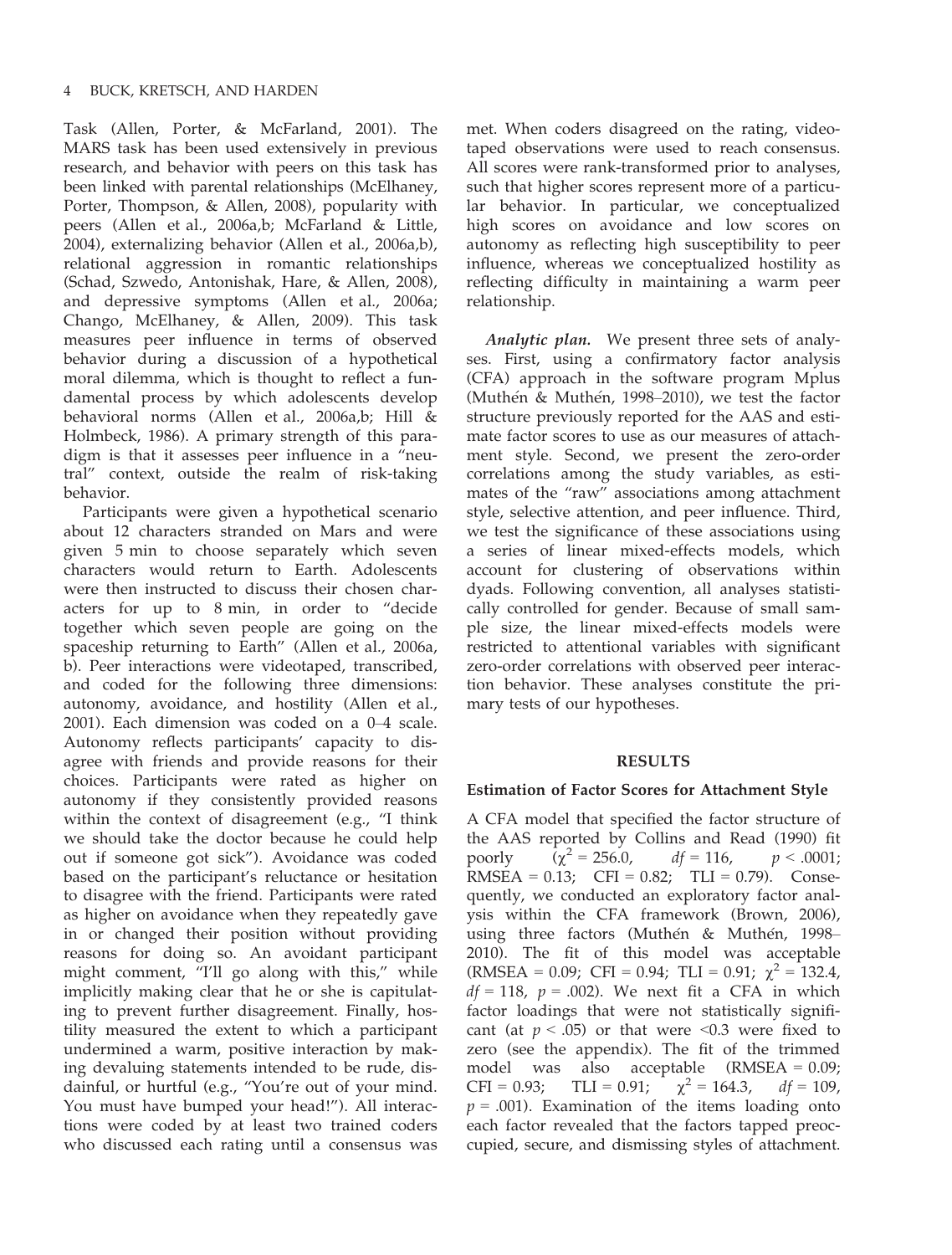This final CFA model was used to estimate factor scores within Mplus, which were used for all subsequent analyses. Secure attachment was negatively correlated with both preoccupied  $(r = -.55)$ and dismissing attachment  $(r = -.44)$ , whereas preoccupied attachment was largely independent from dismissing  $(r = .12)$ . The items comprising each factor showed adequate to good internal reliability (preoccupied attachment:  $\alpha = .83$ , mean item-total correlation = .65; secure attachment:  $\alpha$  = .71, mean item-total correlation = .52; dismissing:  $\alpha$  = .83, mean item-total correlation = .43).

## Correlations Among Study Variables

Zero-order correlations among study variables (including the factor scores estimated in the previous analysis) are summarized in Table 1. Bias toward positive emotional stimuli (Bias-P) was related to significantly lower autonomy and higher avoidance when interacting with peers. Attention to negative stimuli (Fac-N) was associated with less avoidant behavior with peers. Finally, preoccupied attachment was associated with higher avoidance, whereas secure attachment was associated with higher autonomy.

## Linear Mixed-Effects Models

Stepwise results from the linear mixed-effects models of autonomy, avoidance, and hostility with peers are shown in Table 2.

Autonomy. Positive attentional bias significantly predicted lower autonomy. In addition,

there was a significant interaction between secure attachment and positive attentional bias, such that the negative association between positive attentional bias and autonomy was attenuated among participants reporting secure attachment. This interaction effect is illustrated in Figure 1, which plots positive attentional bias by autonomy, separately for quartiles of reported attachment security: The negative association between autonomy and positive attentional bias is most clearly evident for participants low in attachment security. Of the residual variation in autonomy, 39% was shared by members of a peer dyad (residual intraclass correlation = .39), and the remaining  $61\%$  was individual-specific.

Avoidance. Positive attentional bias also significantly predicted higher avoidance during the peer interaction, but there was no significant interaction with attachment security. The main effect of positive attentional bias was reduced to nonsignificance in a model containing an interaction term. Of the residual variation in avoidance, 51% was shared by members of a peer dyad, and the remaining 49% was individual-specific.

Hostility. Finally, preoccupied attachment predicted greater hostility during the peer interaction, but there were no significant main effects of attention. Additionally, there was no significant interaction between positive attentional bias and secure attachment in predicting hostility, but a model estimating such an interaction term produced a significant main effect for negative attentional facilitation: Individuals who oriented their attention to negative,

TABLE 1 Correlations Among Attentional Measures, Attachment Style, and Observed Behavior With Peers ( $N = 72$ )

|                     | Fac-N   | $Fac-P$ | Bias-N | Bias-P  | Preoccupied | Secure  | Dismissing | Autonomy | Avoidance | Hostility |
|---------------------|---------|---------|--------|---------|-------------|---------|------------|----------|-----------|-----------|
| Attention           |         |         |        |         |             |         |            |          |           |           |
| Fac-N               | 1.00    |         |        |         |             |         |            |          |           |           |
| Fac-P               | .15     | 1.00    |        |         |             |         |            |          |           |           |
| Bias-N              | $.26*$  | $-.12$  | 1.00   |         |             |         |            |          |           |           |
| Bias-P              | $-.26*$ | $.38*$  | .16    | 1.00    |             |         |            |          |           |           |
| Attachment          |         |         |        |         |             |         |            |          |           |           |
| Preoccupied         | $-.15$  | .01     | $-.04$ | .13     | 1.00        |         |            |          |           |           |
| Secure              | .03     | .06     | $-.20$ | $-.17$  | $-.55*$     | 1.00    |            |          |           |           |
| Dismissing          | $-.02$  | $-.03$  | .16    | .01     | .12         | $-.44*$ | 1.00       |          |           |           |
| Behavior with peers |         |         |        |         |             |         |            |          |           |           |
| Autonomy            | .12     | $-.07$  | $-.02$ | $-.26*$ | $-.16$      | $.25*$  | $-.03$     | 1.00     |           |           |
| Avoidance           | $-.36*$ | .22     | .01    | $.41*$  | $.26*$      | $-.22$  | .07        | $-.41*$  | 1.00      |           |
| Hostility           | .24     | .06     | .08    | $-.28*$ | .06         | .16     | $-.10$     | $.41*$   | $-.27*$   | 1.00      |

Note. Fac = Attentional facilitation; Bias = Attentional bias;  $N =$  Negative (sad) emotional stimuli;  $P =$  Positive emotional stimuli. \*Significantly different than zero at  $p < .05$ .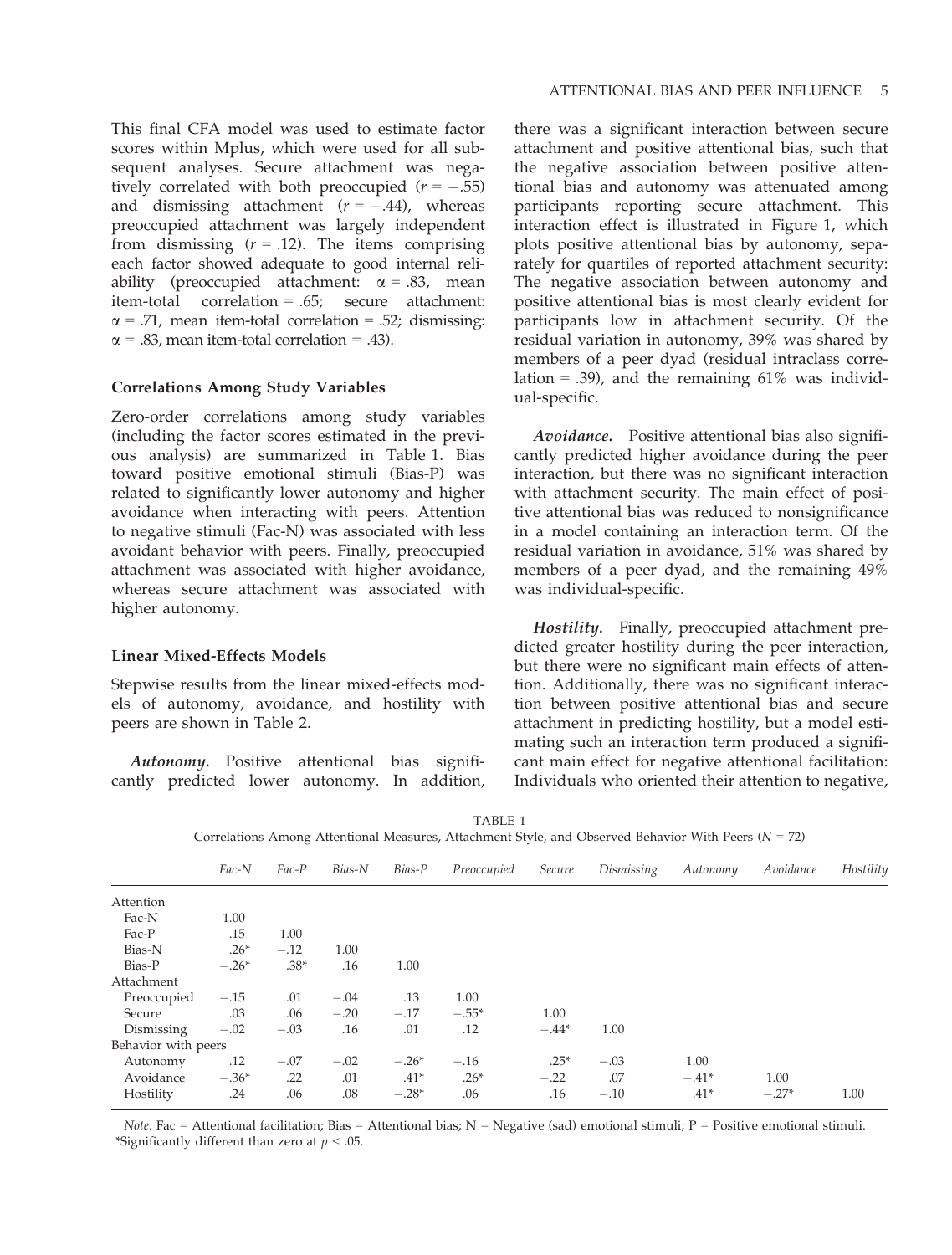|                                              |                | Autonomy      | Avoidance     |               | Hostility      |                |
|----------------------------------------------|----------------|---------------|---------------|---------------|----------------|----------------|
|                                              | $\beta$ entry  | $\beta$ final | $\beta$ entry | $\beta$ final | $\beta$ entry  | $\beta$ final  |
| Step I                                       |                |               |               |               |                |                |
| Fac-N                                        | $-.05(0.06)$   | $-.02(0.06)$  | $-.09(0.05)$  | $-.09(0.05)$  | .06(0.04)      | $.09(0.04)$ *  |
| Bias-P                                       | $-.12(0.05)^*$ | $-.05(0.06)$  | $.09(0.04)$ * | .08(0.05)     | $-.12(0.03)*$  | .00(0.04)      |
| Step II                                      |                |               |               |               |                |                |
| Preoccupied                                  | 1.41(3.13)     | $-.44(3.14)$  | 1.22(2.64)    | 1.61(2.76)    | $5.02(2.06)^*$ | $4.70(2.16)^*$ |
| Secure                                       | 4.03(3.73)     | 1.84(3.74)    | $-.67(3.18)$  | $-.26(3.36)$  | 5.21(2.60)     | 4.81 (2.73)    |
| Dismissing                                   | 2.69(2.96)     | 3.00(2.08)    | $-1.65(2.51)$ | $-1.68(2.54)$ | 1.10(1.99)     | 1.15(2.01)     |
| Step III                                     |                |               |               |               |                |                |
| Secure $\times$ Bias-P                       | $.17(0.07)^*$  | $.17(0.07)^*$ | $-.03(0.06)$  | $-.03(0.06)$  | .05(0.04)      | .05(0.04)      |
| Residual intraclass correlation <sup>a</sup> |                | .39           |               | .51           |                | .73            |

TABLE 2 Unstandardized Results From Mixed-Effects Models of Observed Behavior With Peers ( $N = 72$ )

Notes.  $\beta$  entry = coefficients from model containing predictors from current and previous steps.  $\beta$  final = coefficients with model with all terms estimated. Standard errors are in parentheses. Fac-N = Attentional facilitation to negative (sad) emotional stimuli.  $Bias-P =$  Attentional bias to positive emotional stimuli.

<sup>a</sup>Represents the proportion of residual variance in the outcome shared by members of a peer dyad. Higher scores represent greater similarity between friends, after accounting for the effects of covariates.  $*_{p}$  < .05.

emotionally distressing stimuli showed greater levels of hostility to their friend. Of the residual variation in hostility, 73% was shared by members of a peer dyad, and the remaining 27% was individual-specific.

#### DISCUSSION

This study is the first to examine the relation between selective attention to emotional cues and susceptibility to peer influence, measured by behavioral observations during a peer interaction task. Results indicated that participants with greater attentional bias toward positive stimuli showed less autonomous behavior and more avoidant behavior during a revealed-conflict task. In contrast, attention toward negative emotional cues was associated with more hostile and less avoidant behavior. Overall, these findings suggest that variability in basic cognitive processes may account for individual differences in patterns of social interaction. To the extent that preferential attention toward positive stimuli reflects heightened reward sensitivity, our results are relevant to emerging evidence linking reward-related neural processes with peer influence (Chein et al., 2011). Our findings suggest that these processes are in play during peer interaction, even outside of the risk-taking context. Attentional bias reflects a cognitive-affective style that, based on the cur-



FIGURE 1 Positive attentional bias and autonomy during peer interaction by quartile of reported attachment security. Note. Raw data points plotted using red circles. Lines of best fit plotted in blue. The ranges of the X- and Y-axes were selected to be consistent across quartiles of attachment security; data from participants scoring outside of these ranges are not shown for illustrative clarity.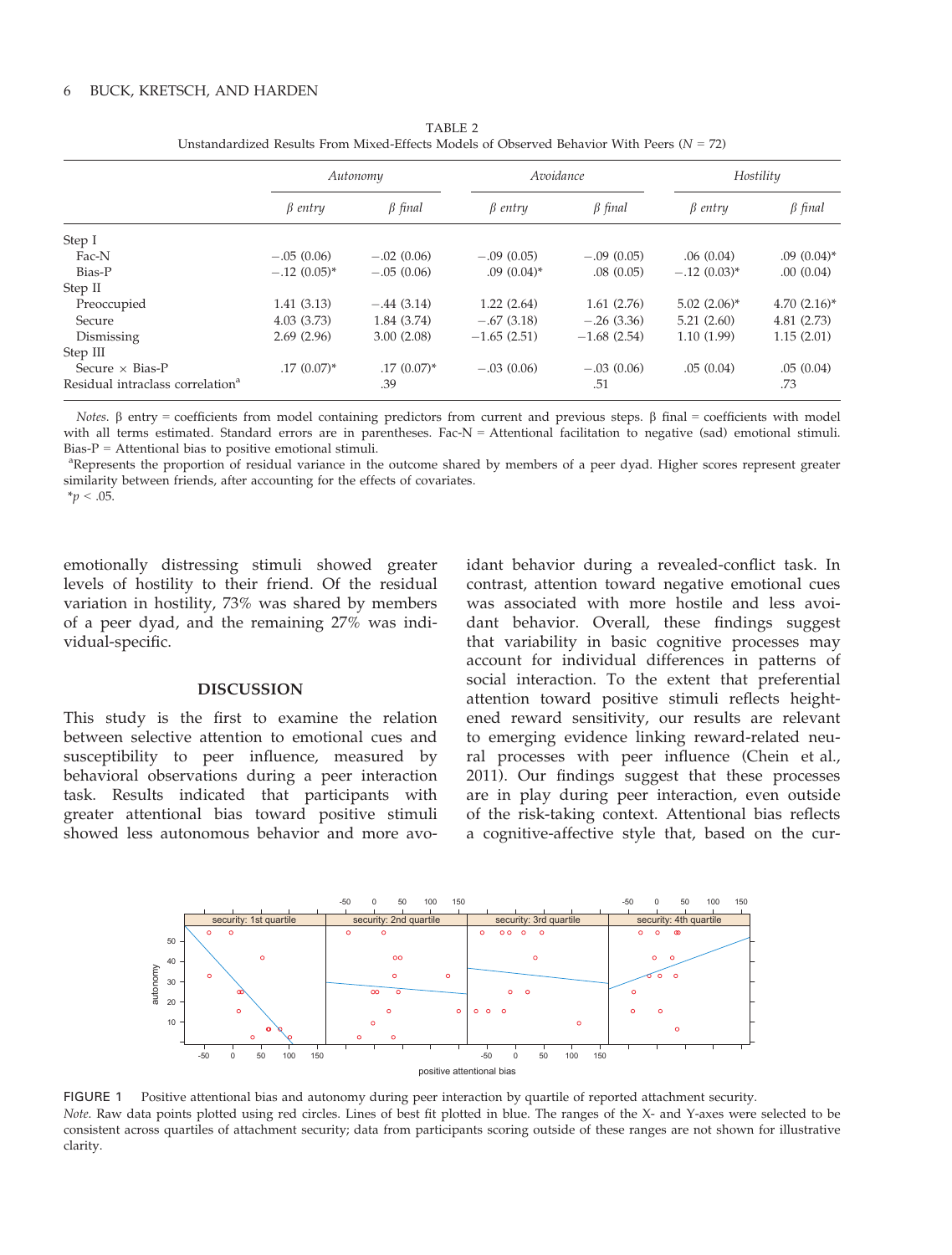rent study findings, may influence susceptibility to peer influence in general. However, not all measures of selective attention were significantly associated with susceptibility to peer influence. This may be due, in part, to the small sample size.

Peer interaction behavior was also significantly correlated with self-reported attachment. In particular, preoccupied attachment was associated with higher avoidance in peer interactions, whereas secure attachment was associated with more autonomous behavior. Moreover, attachment interacted with attention to emotional stimuli to predict susceptibility to peer influence. Notably, we found that secure attachment moderated the association between positive attentional bias and autonomous behavior: Individuals who had trouble directing their attention away from positive stimuli showed reduced autonomous behavior, unless they were high in secure attachment. The sophisticated emotion regulation skills associated with secure attachment style appear to protect against the negative effects of biased attention toward positive stimuli. Secure attachment may allow an individual whose cognitive-affective style impedes autonomous behavior to overcome this barrier and exert autonomy in the face of conflict. In contrast, the interpersonal manifestations of attentional bias may be more pronounced for individuals who lack the protective effects of attachment security. Consistent with this hypothesis, a previous study of resistance to deviant peer influence found that self-regulation—a domain that includes "modulation of behavioral, emotional, and attentional reactivity" (Gardner, Dishion, & Connell, 2008)—moderated the relation between deviant peer affiliation and antisocial behavior, presumably because youth with higher self-regulatory capacities are less influenced by the potentially rewarding aspects of deviant peer interaction (Gardner et al., 2008). Attachment security may increase resistance to peer influence by bolstering self-regulatory abilities, allowing even reward-sensitive individuals to assert autonomy.

The current study contains a number of strengths, which contribute to existing research on selective attention and susceptibility to peer influence. First, we used a multimethod assessment of key constructs: A laboratory task assessed attentional bias, a self-report questionnaire measured attachment style, and an observational

interaction task captured susceptibility to peer influence. Second, most research examines susceptibility peer influence in the context of risk-taking activities. The study of peer influences in other contexts, however, is critical for understanding the scope of peer influence and the nature of individual differences. The current study assessed peer influence in a neutral context, which helps disentangle peer influence in general from peer influence regarding risk-taking behavior. As research on peer influence moves beyond the domain of risk-taking, it will be important to continue using behavioral assessment measures that capture how peer influence operates in moment-by-moment interactions. Observational studies of deviancy training (e.g., Dishion & Owen, 2002) have made remarkable strides toward understanding the mechanisms of peer influence. This pilot investigation illustrates the utility of incorporating similar paradigms into research on other behaviors relevant to peer influence.

There are limitations to the current research that should be noted. First, we used a relatively small, convenience sample (i.e., 36 dyads) of undergraduates who were primarily female and ethnically homogeneous. Because of this, moderation analyses should be interpreted with caution. Future research should reexamine these questions with a larger, more ethnically diverse sample. Second, the restricted age range of our sample, while appropriate given our focus on individual differences in susceptibility to peer influence, did not allow us to explore developmental differences in peer influence processes, and it is unknown whether the current findings would generalize to early or middle adolescence. Furthermore, the small sample yields a lack of power, which may have precluded findings that might have been expected with other indices of selective attention (e.g., facilitation to positive stimuli).

The current study provides preliminary evidence that attentional bias accounts for individual differences in patterns of peer interaction. Consistent with our predictions, individuals who had difficulty redirecting attention away from positive stimuli showed less autonomous behavior with peers, except when they reported secure attachment. These initial results, although in need of replication, suggest that attentional biases may play an important role in individual differences in susceptibility to peer influence.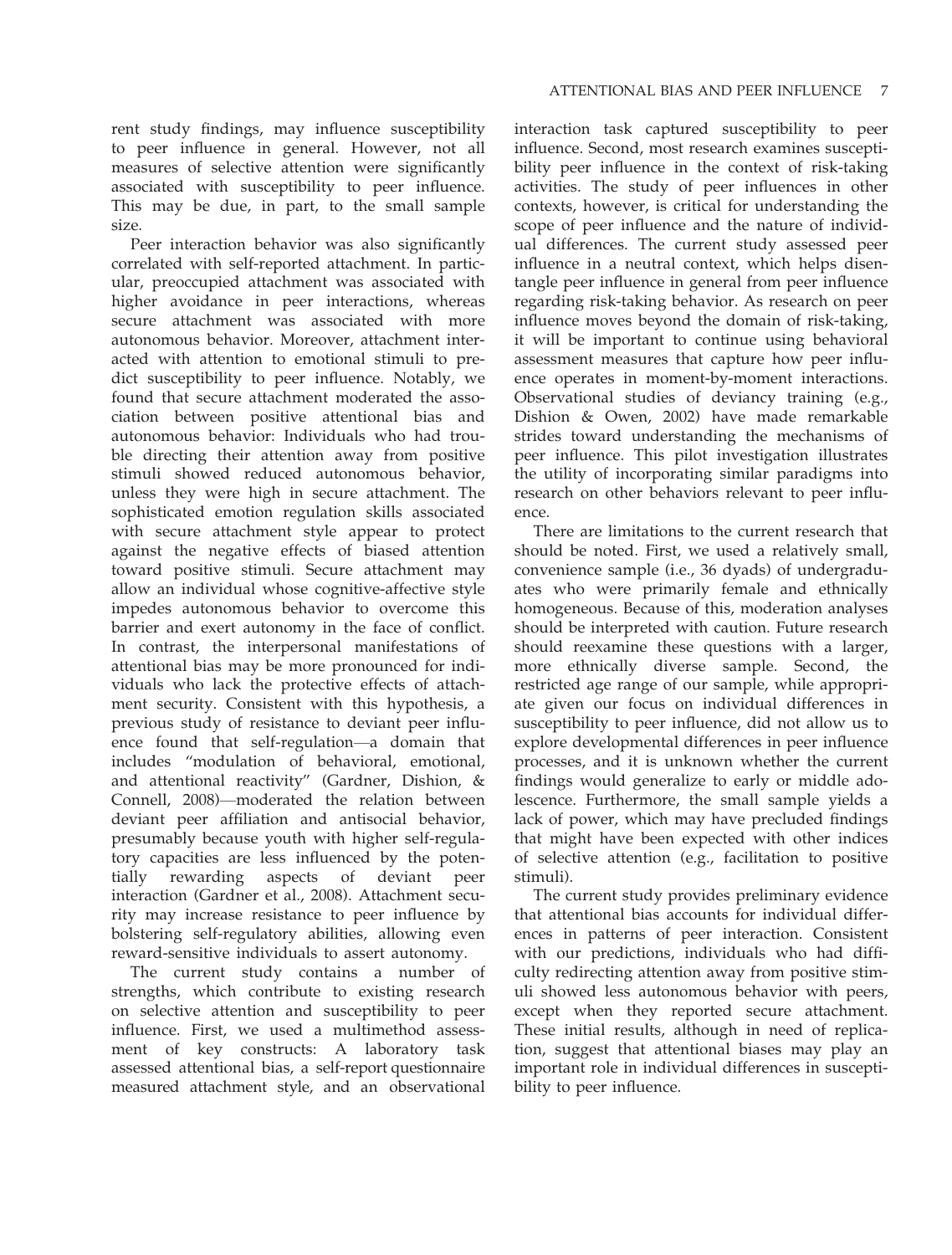| <i>Item</i>                                                                                   | Factor 1<br>preoccupied | Factor 2<br>secure | Factor 3<br>dismissing |
|-----------------------------------------------------------------------------------------------|-------------------------|--------------------|------------------------|
| 1. People are never there when you need them. $(Av)$                                          | .34                     | $-.47$             |                        |
| 2. My desire to be really, really close to other people sometimes<br>scares them away. $(Ax)$ | .81                     |                    |                        |
| 3. I often worry that other people do not really love me. (Ax)                                | .88                     |                    |                        |
| 4. I find others are reluctant to get as close as I would like them to be. (Ax)               | .75                     |                    |                        |
| 5. I often I worry that friends will not want to be my friend anymore. (Ax)                   | .80                     |                    |                        |
| 6. I am somewhat uncomfortable being close to others. (Av)                                    | .62                     |                    | .53                    |
| 7. I find it difficult to trust other people. (Av)                                            | .46                     |                    | .54                    |
| 8. I find it difficult to allow myself to depend on others. (Av)                              |                         |                    | .96                    |
| 9. I do not often worry about being abandoned by other people. (S)                            |                         | .55                | .37                    |
| 10. I am comfortable depending on others. (S)                                                 |                         | .22                | $-.48$                 |
| 11. I am nervous when anyone gets too close. (Av)                                             |                         | $-.56$             | .29                    |
| 12. I am comfortable having other people depend on me. (S)                                    |                         | .71                | .34                    |
| 13. I would like to merge completely with another person. $(Ax)$                              |                         | .20                |                        |
| 14. I find it relatively easy to get close to other people. (S)                               |                         | .74                |                        |
| 15. I know that others will be there when I need them. (S)                                    |                         | .88                |                        |
| 16. I do not worry very often about someone getting too close to me. (S)                      |                         | .68                |                        |
| 17. I am not sure that I can always depend on other people to be there                        |                         | $-.57$             |                        |
| when I need them. $(Ax)$                                                                      |                         |                    |                        |

# APPENDIX Confirmatory Factor Analysis Loadings

Note. Factor loadings not significantly different from zero at  $p < .05$  are not shown. Collins and Read (1990) developed their original scale based on descriptions of adult attachment styles from Hazan and Shaver (1987). The parentheses after each item indicate which attachment style the item was designed to tap  $(Av = Insecure-Avoidant; Ax = Insecure-Anvious; S = Secure)$ . In our confirmatory factor analysis solution, only 3 items (italicized) did not load onto the intended factor, with 2 items intended to measure Insecure styles (no. 1 and no. 17) instead showing negative loadings on the Secure factor. In addition, 7 items showed cross-loadings on two factors.

#### REFERENCES

- Ainsworth, M. S. (1989). Attachments beyond infancy. American Psychologist, 44, 709–716.
- Allen, J. P., Insabella, G., Porter, M. R., Smith, F. D., Land, D., & Phillips, N. (2006a). A social-interactional model in the development of depressive symptoms in adolescence. Journal of Consulting and Clinical Psychology, 74, 55–65.
- Allen, J. P., & Miga, E. M. (2010). Attachment in adolescence: A move to the level of emotion regulation. Journal of Social and Personal Relationships, 27, 181–190.
- Allen, J. P., Porter, M. R., & McFarland, C. F. (2001). The autonomy and relatedness coding system for peer interactions. Charlottesville, VA: University of Virginia.
- Allen, J. P., Porter, M. R., & McFarland, C. F. (2006b). Leaders and followers in adolescent close friendships: Susceptibility to peer influence as a predictor of risky behavior, friendship instability, and depression. Development and Psychopathology, 18, 155–172.
- Allen, J. P., Porter, M., McFarland, C., McElhaney, K. B., & Marsh, P. (2007). The relation of attachment security to adolescents' paternal and peer relationships, depression, and externalizing behavior. Child Development, 78, 1222–1239.
- Borsari, B., & Carey, K. B. (2001). Peer influences on college drinking: A review of the research. Journal of Substance Abuse, 20, 21–32.
- Bowlby, J. (1969). Disruption of affectional bonds and its effects on behavior. Canada's Mental Health Supplement, 59, 12.
- Brechwald, W. A., & Prinstein, M. J. (2011). Beyond homophily: A decade of advances in understanding peer influence processes. Journal of Research on Adolescence, 21, 166–179.
- Brown, T. (2006). Confirmatory factor analysis for applied research. New York, NY: Guilford Press.
- Chango, J. M., McElhaney, K. B., & Allen, J. P. (2009). Attachment organization and patterns of conflict resolution in friendships predicting adolescents' depressive symptoms over time. Attachment and Human Development, 11, 331–346.
- Chavis, J. M., & Kisley, M. A. (2012). Adult attachment and motivated attention to social images: Attachment-based differences in event-related brain potentials to emotional images. Journal of Research in Personality, 46, 55–62.
- Chein, J., Albert, D., O'Brien, L., Uckert, K., & Steinberg, L. (2011). Peers increase adolescent risk taking by